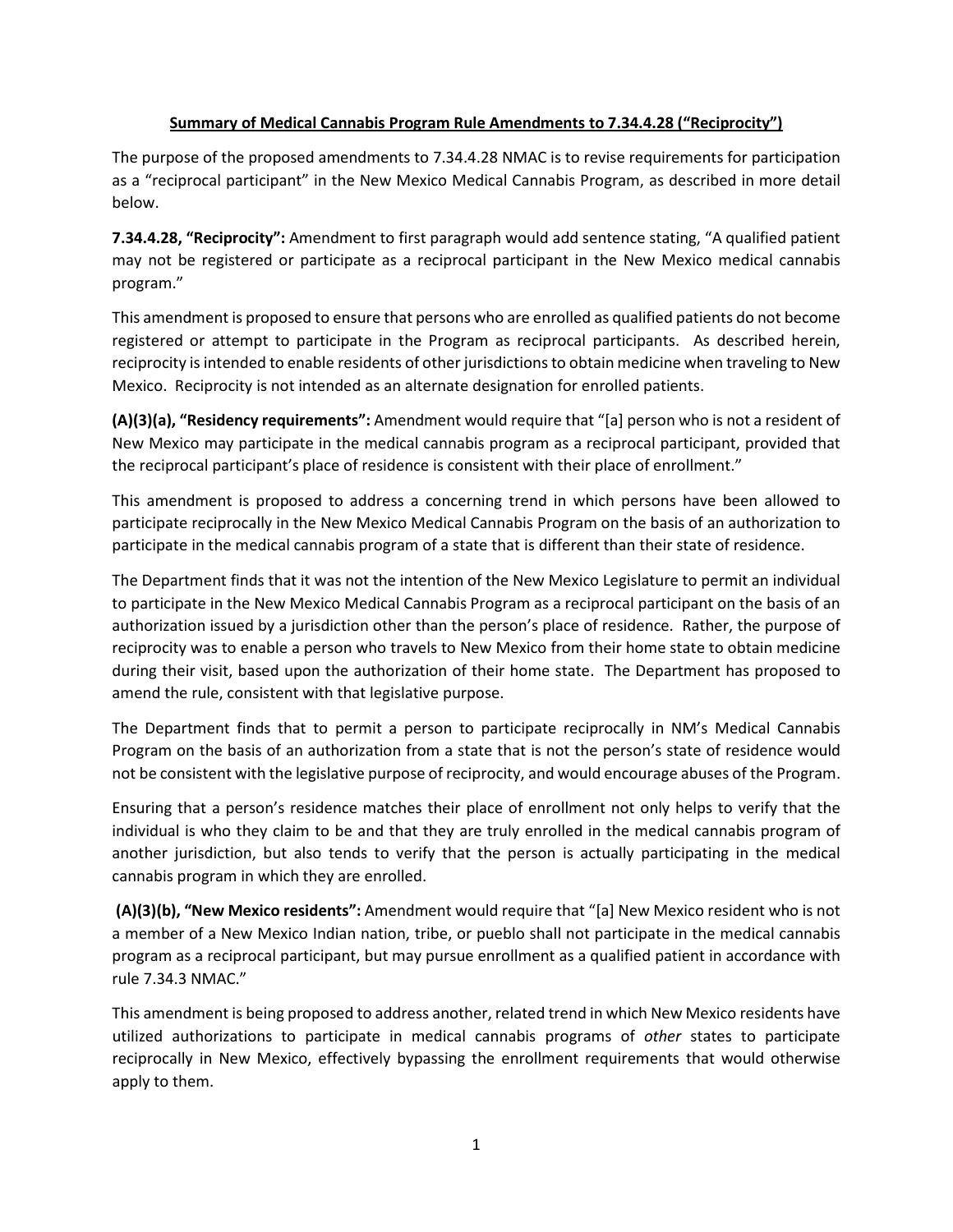The Department finds that reciprocity was not created in the statute to enable New Mexico residents to circumvent the enrollment criteria of the Lynn and Erin Compassionate Use Act, NMSA 1978, §§ 26-2b-1 through 26-2b-10 and associated Department regulations at 7.34.3 NMAC.

**(B), "Reciprocal limit":** Amendment would modify the reciprocal limit from 230 units for 3 months, to 230 units for one year. The amendment is proposed in recognition of the fact that reciprocity, as explained, was intended to allow persons from other jurisdictions to visit New Mexico and participate temporarily in the New Mexico Medical Cannabis Program while visiting the state. The Lynn and Erin Compassionate Use Act at NMSA 1978, § 26-2B-7(I) expressly authorizes the Department to "identify requirements for the granting of reciprocity, including provisions limiting the period of time in which a reciprocal participant may participate in the medical cannabis program." Here, the Department has proposed to limit the amount of cannabis that a reciprocal participant can obtain, without decreasing the time period in which a person can participate reciprocally. This change will help to ensure that supplies of medical cannabis are reserved to qualified patients who are enrolled in the Program.

## **(C), "Registration; verification; tracking":**

**(2):** Amendment would require licensed nonprofit producers to compare a person's proof of authorization to participate in the medical cannabis program of another jurisdiction to their government-issued photo identification card, and verify that the information, including but not limited to place of residence, is consistent.

This amendment is proposed consistent with the purposes described above, to require that the jurisdiction in which a person's medical cannabis authorization was issued is consistent with the person's place of residence.

**(C)(4):** Amendment would require that "[a] licensed non-profit producer shall not register an employee or board member of the producer as a reciprocal participant." This amendment is intended to avoid conflicts of interest for licensed non-profit producers in registering reciprocal participants.

**(C)(5):** Amendment would require that, "[a]t the time of registration, a licensed non-profit producer shall electronically upload a copy of the reciprocal participant's proof of authorization, and a copy of the reciprocal participant's government issued photo identification which indicates the person's place of residence, into the electronic tracking system specified by the department."This is intended to ensure that appropriate documentation concerning a reciprocal participant is kept on file.

**(C)(6):** Amendment would require that "[a] licensed non-profit producer shall ensure the individual registering as a reciprocal participant is not already registered as a reciprocal participant or a qualified patient in the New Mexico medical cannabis program, before entering registration information for the individual." The amendment would further provide that "repeated registration of a reciprocal participant who was previously registered may result in disciplinary action in accordance with this rule." These amendments are intended to ensure that reciprocal participants are not registered multiple times, or permitted to purchase medical cannabis under duplicate registrations.

**(C)(7):** Amendment would require that licensed nonprofit producers ensure, when registering a reciprocal participant, that the reciprocal participant signs their registration in the electronic tracking system, acknowledging that the individual understands participation requirements in the Program. This would also expressly prohibit producers from substituting any signature for that of the reciprocal participant,